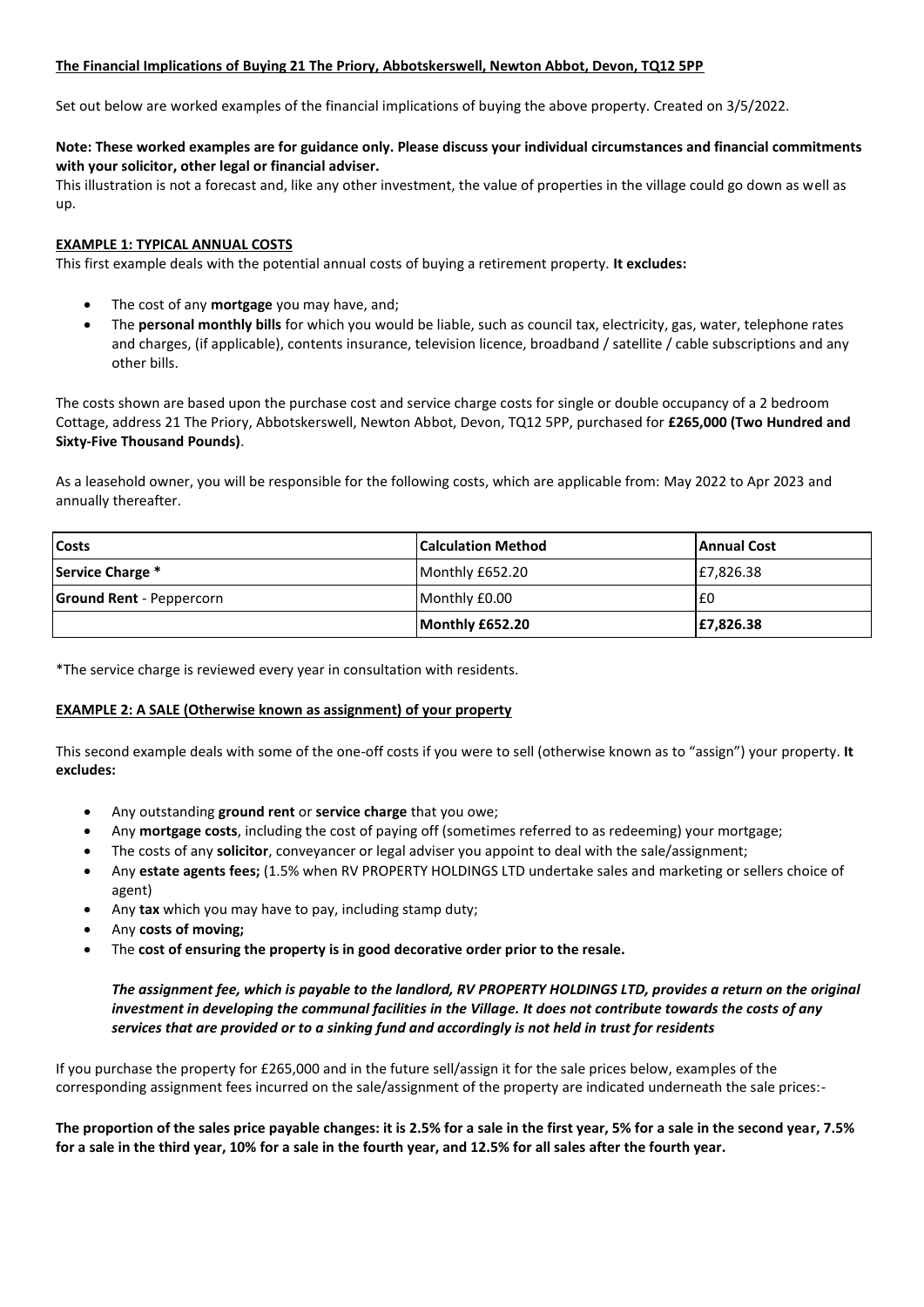| <b>IFEE</b>                                                                                        | <b>Calculation Method</b> | <b>ICost</b>                  |
|----------------------------------------------------------------------------------------------------|---------------------------|-------------------------------|
| <b>EXAMPLE A: If you sell the property after 6 years and the property has not changed in value</b> |                           |                               |
| <b>Sale Price</b>                                                                                  |                           | E265.000                      |
| The Assignment Fee if paid on sale                                                                 | 12.5% of the sale price   | E33,125 Payable when you sell |

| <b>IFEE</b>                                                                                                       | <b>Calculation Method</b> | Cost                          |
|-------------------------------------------------------------------------------------------------------------------|---------------------------|-------------------------------|
| <b>EXAMPLE B: If you sell the property after 6 years and the property has increased in value by 3% per annum.</b> |                           |                               |
| <b>Sale Price</b>                                                                                                 |                           | E316.424                      |
| The Assignment Fee if paid on sale                                                                                | 12.5% of the sale price   | E39,553 Payable when you sell |

| <b>IFEE</b>                                                                                                       | <b>Calculation Method</b> | <b>Cost</b>                   |
|-------------------------------------------------------------------------------------------------------------------|---------------------------|-------------------------------|
| <b>EXAMPLE C:</b> If you sell the property after 6 years and the property has decreased in value by 3% per annum. |                           |                               |
| <b>Sale Price</b>                                                                                                 |                           | E220.738                      |
| The Assignment Fee if paid on sale                                                                                | 12.5% of the sale price   | E27,592 Payable when you sell |

| <b>IFEE</b>                                                                                                             | <b>Calculation Method</b> | <b>ICost</b>                  |
|-------------------------------------------------------------------------------------------------------------------------|---------------------------|-------------------------------|
| <b>EXAMPLE D:</b> If you sell the property between 3 & 4 years and the property has increased in value by 3% per annum. |                           |                               |
| <b>Sale Price</b>                                                                                                       |                           | E298.260                      |
| The Assignment Fee if paid on sale                                                                                      | 10% of the sale price     | E29,826 Payable when you sell |

| <b>IFEE</b>                                                                                                                 | <b>Calculation Method</b> | <b>Cost</b>                   |
|-----------------------------------------------------------------------------------------------------------------------------|---------------------------|-------------------------------|
| <b>EXAMPLE E: If you sell the property between 3 &amp; 4 years and the property has decreased in value by 3% per annum.</b> |                           |                               |
| <b>Sale Price</b>                                                                                                           |                           | E234.603                      |
| The Assignment Fee if paid on sale                                                                                          | 10% of the sale price     | E23,460 Payable when you sell |

| <b>IFEE</b>                                                                                                      | <b>Calculation Method</b> | <b>ICost</b>                  |
|------------------------------------------------------------------------------------------------------------------|---------------------------|-------------------------------|
| EXAMPLE F: If you sell the property between 2 & 3 years and the property has increased in value by 3% per annum. |                           |                               |
| <b>Sale Price</b>                                                                                                |                           | E289.573                      |
| The Assignment Fee if paid on sale                                                                               | 7.5% of the sale price    | E21,718 Payable when you sell |

| <b>IFEE</b>                                                                                                                 | <b>Calculation Method</b> | <b>Cost</b>                   |
|-----------------------------------------------------------------------------------------------------------------------------|---------------------------|-------------------------------|
| <b>EXAMPLE G: If you sell the property between 2 &amp; 3 years and the property has decreased in value by 3% per annum.</b> |                           |                               |
| <b>Sale Price</b>                                                                                                           |                           | E241.858                      |
| The Assignment Fee if paid on sale                                                                                          | 7.5% of the sale price    | E18,139 Payable when you sell |